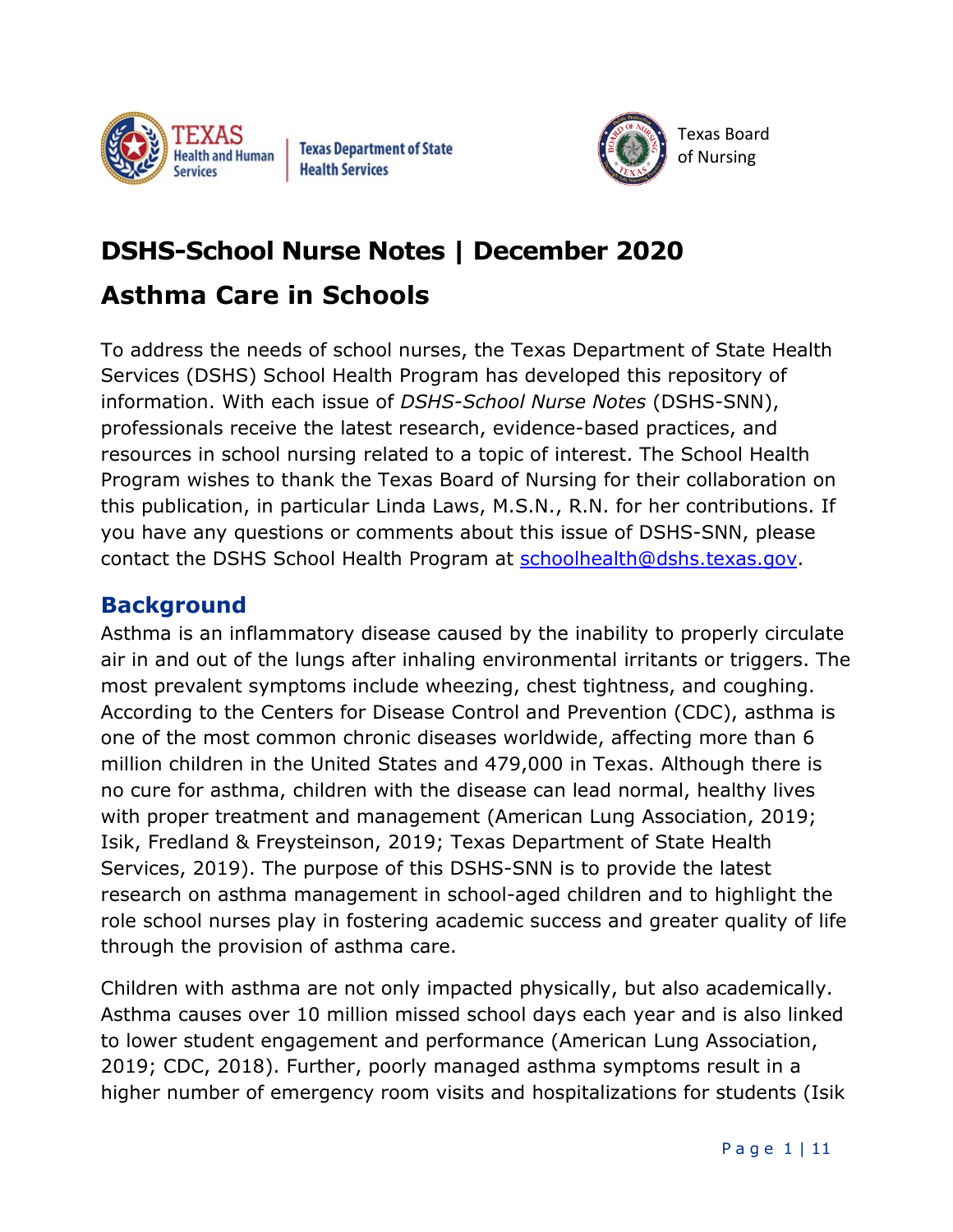et al., 2019). Recurrent emergency medical visits and absenteeism associated with asthma pose an economic burden on schools and the United States as a whole, with an estimated cost of \$56 billion dollars per year (Isik & Isik, 2018; Nadeau & Toronto, 2016).

Students may spend up to 10 hours per day in school, approximately 180 days per year, placing school nurses in an important position to address barriers and improve asthma care outcomes. Asthma treatment and management is a major concern for school nurses due to the time-consuming tasks it involves, such as student assessments, establishing severity of symptoms, parental communication, and training staff (Evans-Agnew, Klein, & Lecce, 2015). Establishing a strong partnership between schools, families, and health care providers is critical for successful school-based asthma interventions (Nadeau & Toronto, 2016).

#### **Nursing Standards and License Considerations**

#### Texas Board of Nursing (BON)

School nurses are in a unique position to assist families and students to understand and manage chronic conditions such as asthma and to implement emergency measures when required. The Nursing Practice Act or NPA (Texas Occupations Code, Chapter 301 et. seq.) and Board rules and regulations are written broadly so all nurses can apply them in various practice settings across the state. Because each nurse has a different background, knowledge, and level of competence, it is up to each *individual* nurse to use sound judgment when deciding whether or not to perform any particular procedure or act.

The Standards of Nursing Practice, found in [Board Rule 217.11](http://www.bon.texas.gov/rr_current/217-11.asp) are the minimum standards by which all nurses practice. Among other things, this rule requires all nurses to:

- $(1)(A)$ : Know and conform to not only the Texas NPA and the Board's rules and regulations but to all federal, state, or local laws, rules or regulations affecting the nurse's current area of nursing practice;
	- $\circ$  For a school nurse, there may be laws, rules, or regulations from the [Texas Education Agency,](http://tea.texas.gov/) regarding the care of students with medical conditions. Therefore, school nurses should be familiar with the Texas Education Code and how it affects the delivery of nursing services to students.
- $(1)(B)$ : Implement measures to promote a safe environment for clients and others;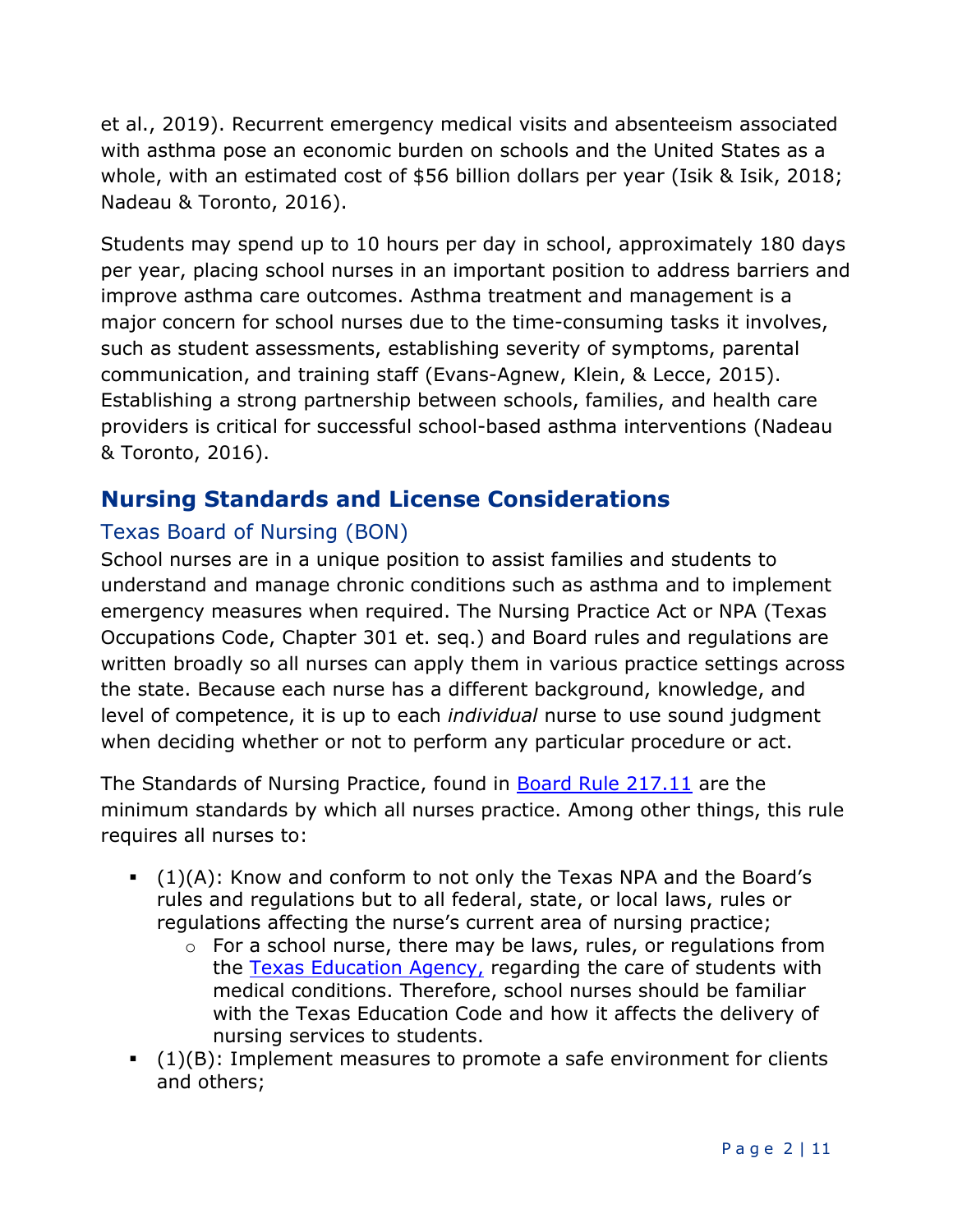- $(1)(C)$ : Know the rationale for and the effects of medications and treatments and shall correctly administer the same;
- $(1)(F)$ : Promote and participate in education and counseling to a client(s) and, where applicable, the family based on health needs
- $(1)(M)$ : Institute appropriate nursing interventions that might be required to stabilize a client's condition and/or prevent complications.
- $(1)(P)$ : Collaborate with the client, members of the health care team and, when appropriate, the client's significant other(s) in the interest of the client's health care;
- $(1)(T)$ : Accept only those nursing assignments that take into consideration client safety and that are commensurate with the nurse's educational preparation, experience, knowledge, and physical and emotional ability.

Additionally, the Board's **Scope of Practice Decision-Making Model** (DMM) is a step-by-step tool all nurses practicing in Texas can use to determine if any given task/procedure is within their individual scope of practice. The DMM is designed to be used in sequence, beginning at the top with question number one. In the model, nurses are asked reflective questions, and depending on how they answer, they are directed to continue through the model or stop. In your progression through the model, you can also reference professional nursing organizations or specialty associations such as the Texas School Nurse [Association,](http://txsno.org/) the [National Association of School Nurses,](https://www.nasn.org/home) or any other related professional nurses organizations, to assist nurses in determining the standard of care. At any point, if a nurse reaches a Stop Sign, he/she should consider the activity or intervention in question beyond (or outside) his/her scope of practice.

The Board recognizes that not every school campus has a nurse available and delegation to appropriate unlicensed individuals may be a useful tool for the school nurse to utilize. [Delegation](https://www.bon.texas.gov/rr_current/225-4.asp) is defined in Board Rule 225.4 as authorizing an unlicensed person to perform tasks of nursing care in selected situations and indicates that authorization in writing. The delegation process includes nursing assessment of a client in a specific situation, evaluation of the ability of the unlicensed persons, teaching the task or verifying the unlicensed persons training in the task, ensuring supervision of the unlicensed persons and reevaluating the task at regular intervals.

To assist school nurses in understanding the appropriate use of delegation, school nurses, representatives from the National Association of School Nurses,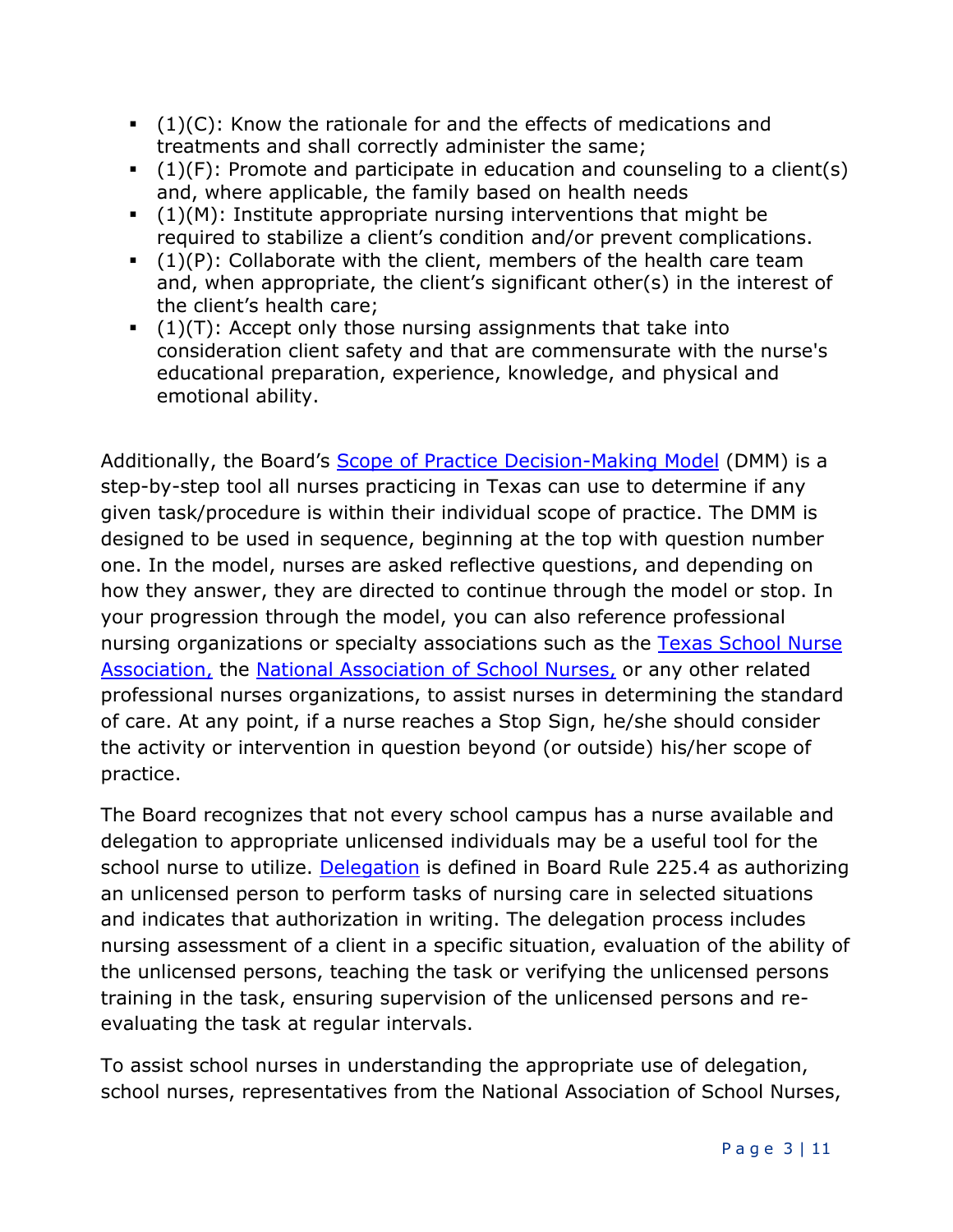Texas Health & Human Services staff and Board staff developed several algorithms to help nurses in making delegation decisions to unlicensed individuals. As an example, one such algorithm describes a scenario in which a student with asthma is well managed on inhaled corticosteroids. Using the algorithm, School Nurse (RN) Delegation to UP for Students with a Stable and [Predictable Condition,](https://www.bon.texas.gov/pdfs/delegation_pdfs/School%20Nurse%20Delegation%20Decision%20Trees.pdf) the RN determines that:

- The student's condition is stable and predictable as evidenced by a nursing assessment, evaluating the factors identified in Board Rule 225.6;
- The task is not prohibited from being delegated under Board Rule 225.13; and
- A reasonable, prudent nurse would delegate administration of the inhaled corticosteroid from the multi-dose inhaler (MDI) based on Board Rule 225.10(10)(F) and the ability to meet the criteria for delegation outlined in Board Rule 225.9.
- Specifically: the administration of 2 puffs from the MDI prior to physical education does not require the exercise of professional nursing judgment;
- The unlicensed person possesses the experience and competency to safely perform the task;
- The RN is available to the unlicensed person either in person or by telecommunications when the unlicensed person is performing the task;
- Verification of the unlicensed person's competency to perform the task is documented; and
- An emergency plan is in place in the event the student's condition becomes acute, unstable or unpredictable

There may be times when a student develops an acute, unstable or unpredictable condition associated with their asthma that requires emergency measures. [School Nurse \(RN\) Delegation to UP for a Student who Develops an](https://www.bon.texas.gov/pdfs/delegation_pdfs/School%20Nurse%20Delegation%20Decision%20Trees.pdf)  [Acute, Unstable or Unpredictable Condition and Requires Emergency Measures](https://www.bon.texas.gov/pdfs/delegation_pdfs/School%20Nurse%20Delegation%20Decision%20Trees.pdf)  is another example in the algorithms that addresses such emergency situations.

Please keep in mind that a nurse functions under his/her own nursing license, and as such has a duty to patients that is separate from any employment relationship. In other words, a physician's order, facility policy or a directive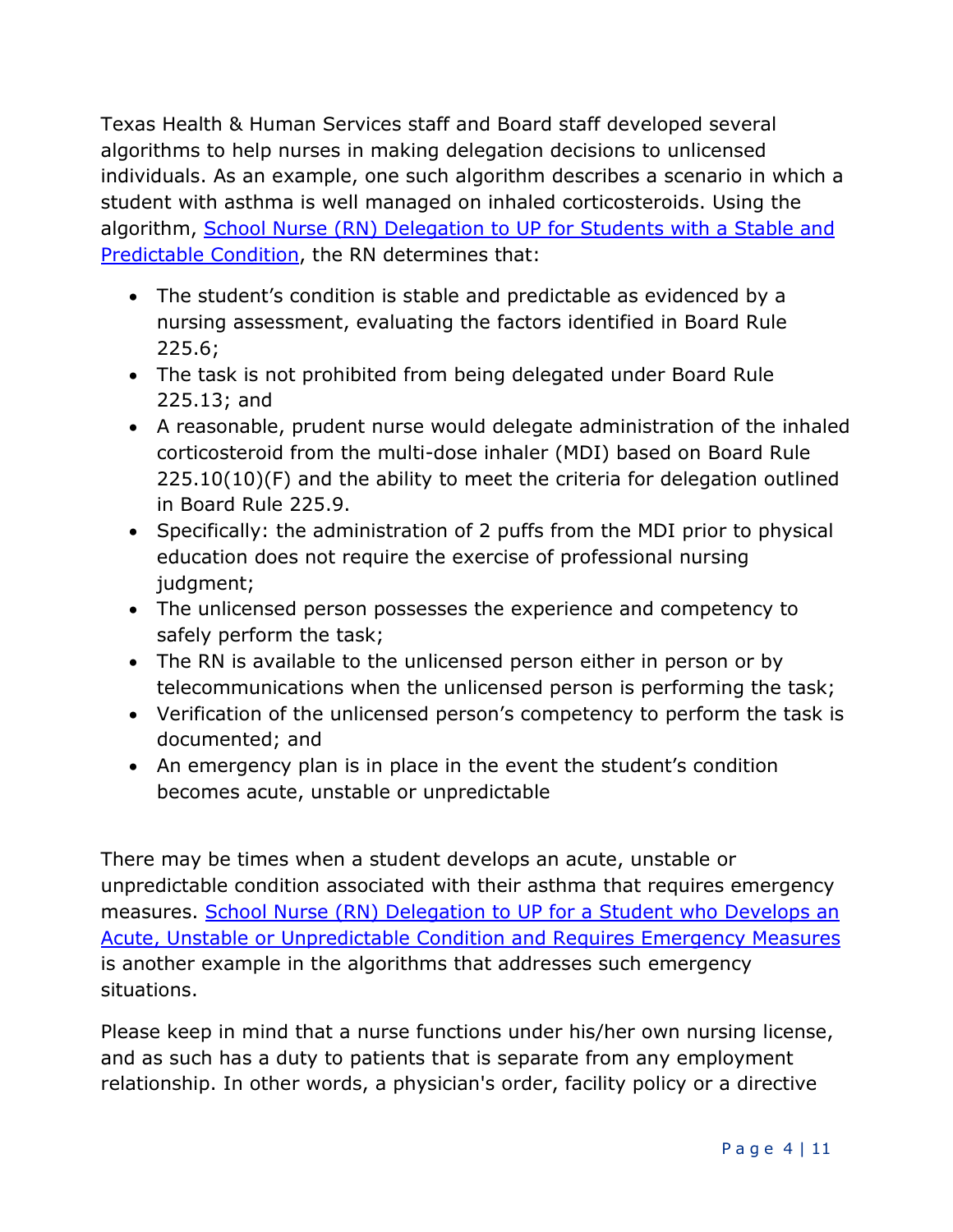from a supervisor cannot supersede a nurse's duty to keep a patient(s) safe. [Position Statement 15.14: Duty of a Nurse in any Practice Setting](http://www.bon.texas.gov/practice_bon_position_statements_content.asp#15.14) illustrates the nurse's duty to implement measures to promote a safe environment [Board] Rule  $217.11(1)(B)$ ] and uses a landmark court case to demonstrate a nurse's duty to patients to promote patient safety supersedes any physician order or facility policy. Additionally, [Position Statement 15.13](http://www.bon.texas.gov/practice_bon_position_statements_content.asp#15.13) *Role of LVNs and RNs in [School Health](http://www.bon.texas.gov/practice_bon_position_statements_content.asp#15.13)* may be a helpful resource.

Other useful Texas Board of Nursing documents include:

- [Texas Board of Nursing Rules & Regulations](https://www.bon.texas.gov/laws_and_rules_rules_and_regulations.asp) relating to Nurse Education, Licensure and Practice. Published December 2019.
- $\triangleright$  [Position Statement 15.14 Duty of a Nurse in any Practice Setting:](https://www.bon.texas.gov/practice_bon_position_statements.asp)
- Position Statement 15.13 Role of LVNs and RNs in School Health
- ▶ Decision-Making Model for Determining Nursing Scope of Practice
- **▶ Delegation FAQs**
- School Nurse Delegation

National Association of School Nurses (NASN)

 $\triangleright$  Code of Ethics

Texas School Nurses Organization (TSNO)

School Nursing: Scope and Standards of Practice

## **Research**

The following articles come from a review of the scientific literature. For assistance in obtaining an article, please contact the DSHS Library at [library@DSHS.texas.gov](mailto:library@DSHS.texas.gov) and mention the requested article was included in the *DSHS-School Nurse Notes*. Following each citation is a portion of the article's abstract or a summary of the article.

1. Carpenter, D. M., Estrada, R. D., Roberts, C. A., Elio, A., Prendergast, M., Durbin, K., Jones, G.C., & North, S. (2017). Urban-rural differences in school nurses asthma training needs and access to asthma resources. *Journal of Pediatric Nursing*, 36, 157-162. doi:10.1016/j.pedn.2017.06.013

The purpose of this article was to: 1) assess school nurses' perceived asthma training needs, 2) describe nurses' access to asthma educational resources, and 3) identify urban-rural differences in training needs and access to resources in southern states. Few schools are implementing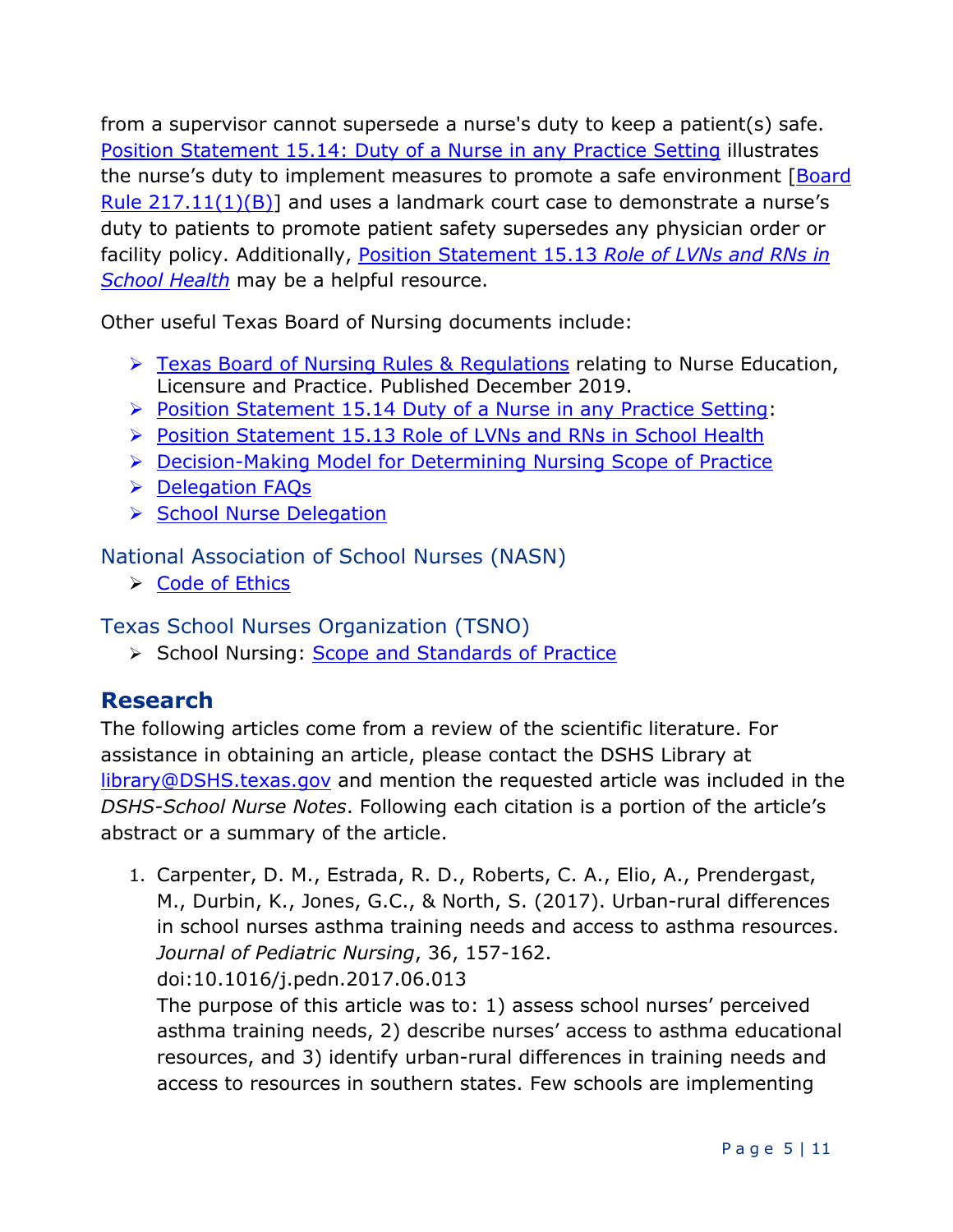asthma education programs. Rural nurses may be disadvantaged in terms of receiving asthma training and having access to asthma education programs and materials.

2. Evans-Agnew, R. A., Klein, N., & Lecce, S. (2015). Asthma management in educational settings. *NASN School Nurse*, 30(6), 314-319. doi:10.1177/1942602x15607603

This article highlights key steps in implementing guideline-based care for children with asthma in Washington State schools: assessing students, establishing acuity, communicating with parents, and training staff. Advance planning can improve outcomes for students, parents, and school staff in managing this complex and prevalent disease. Developing state-specific guidelines provides an opportunity to speak specifically to state laws and nurse practice acts while also reinforcing the importance of specialized practice to school nurses, school administrators and teachers, parents, and students.

- 3. Gerald, J. K., & Gerald, L. B. (2016). The unfulfilled promise of schoolcentered asthma care. *The Journal of Allergy and Clinical Immunology: In Practice*, 4(5), 980-981. doi:10.1016/j.jaip.2016.06.001 Schools are a logical setting in which to intervene because they are where children gather, spend much of their day, and are frequently monitored. To improve student well-being and educational outcomes, schools frequently deliver services that protect students from harm and/or promote healthy living. In this issue of Journal of Allergy and Clinical Immunology In Practice, Liptzin et al describe their implementation of the Step-Up Asthma program in the Denver Public School district.
- 4. Geryk, L. L., Roberts, C. A., & Carpenter, D. M. (2017). A systematic review of school-based interventions that include inhaler technique education. *Respiratory Medicine*, 132, 21-30. doi:10.1016/j.rmed.2017.09.001

Proper use of inhaled medication is essential for the successful treatment of childhood asthma; yet, improper inhaler technique among school-aged children is common. There are many school-based asthma education programs, but the extent to which these programs teach inhaler technique is unknown. Evidence suggests that students benefit from school-based inhaler technique education; however, inconsistencies in how technique was measured limit our ability to draw firm conclusions regarding the effectiveness of inhaler technique education on student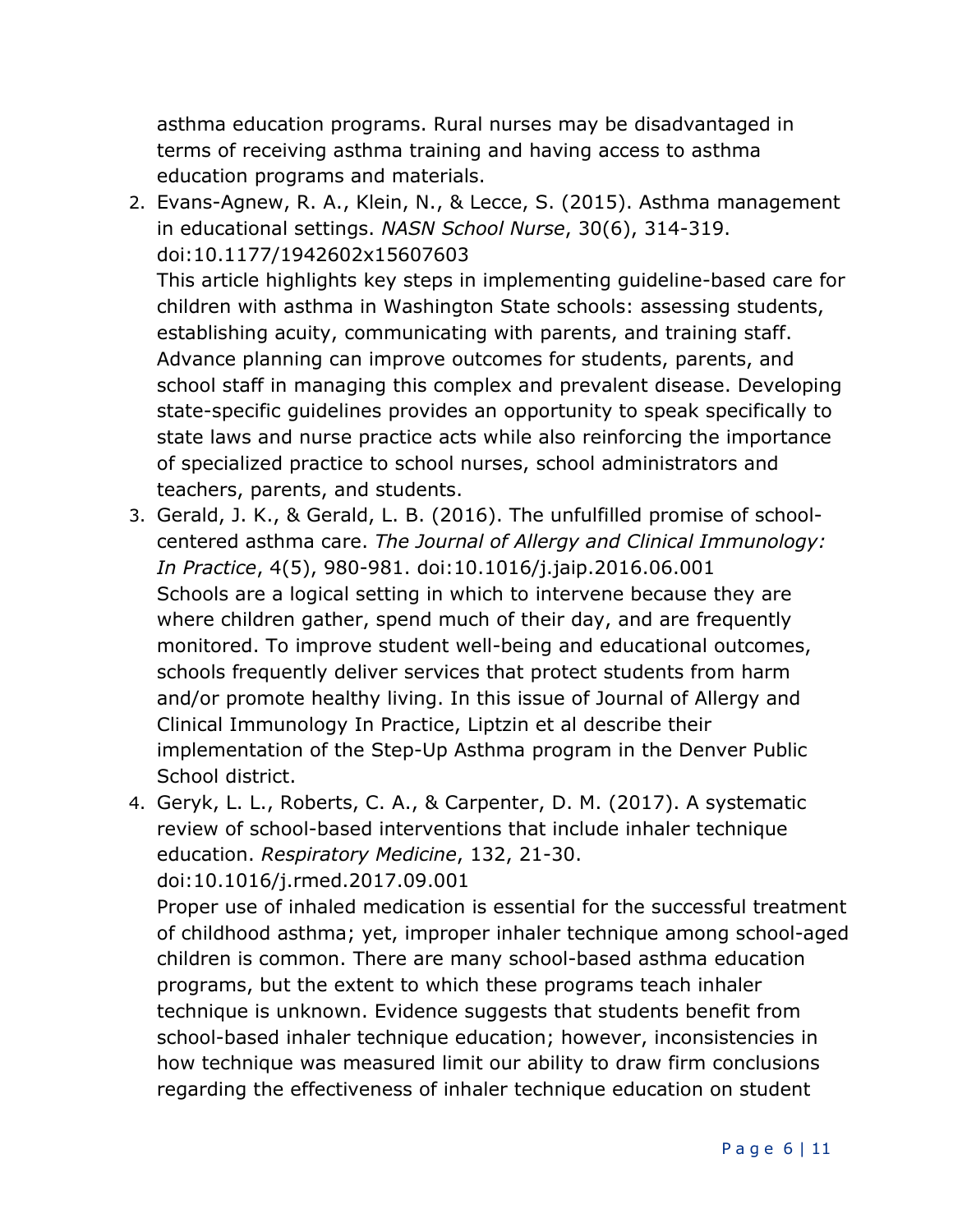outcomes. Future studies are needed to identify the most appropriate and feasible inhaler technique education components for use in comprehensive asthma self-management interventions.

- 5. Isik, E., Fredland, N. M., & Freysteinson, W. M. (2019). School and community-based nurse-led asthma interventions for school-aged children and their parents: a systematic literature review. *Journal of Pediatric Nursing*, 44, 107-114. doi:10.1016/j.pedn.2018.11.007 Lack of asthma knowledge can lead to asthma exacerbations, more emergency room visits, school absences, and decreased quality of life. This systematic review examines the effectiveness of educational intervention programs on asthma management for school-aged children and their parents beyond inpatient clinic settings. School and community-based asthma educational intervention programs are key components for good management of asthma condition. Well-planned asthma education programs are valuable and should go beyond inpatient clinic settings for promoting and maintaining health for children with asthma and their parents. School nurses are well positioned to assume a more prominent role in asthma care to improve child health and academic outcomes and have an opportunity to establish a trusting relationship for collaborating with parents and students for better asthma management.
- 6. Isik, E., & Isik, I. S. (2019). Asthma care coordination in schools by school nurses: an integrative literature review. *Public Health Nursing*. doi:10.1111/phn.12610

The purpose of this integrative literature review is to document and synthesize the available evidence on school nurse asthma care coordination challenges and explain the components of asthma care coordination/case management at schools. The results showed that care coordination was key for students with chronic diseases including asthma. Asthma care coordination has many challenges, but school nurses can drive effective asthma care by including the essential components of care coordination. Successful asthma care coordination may prevent health care fragmentation, emergency room visits, hospitalization, and school absenteeism, and can increase asthma knowledge and the quality of life for students and parents.

7. Langton, C. R., Hollenbach, J. P., Simoneau, T., & Cloutier, M. M. (2019). Asthma management in school: Parents' and school personnel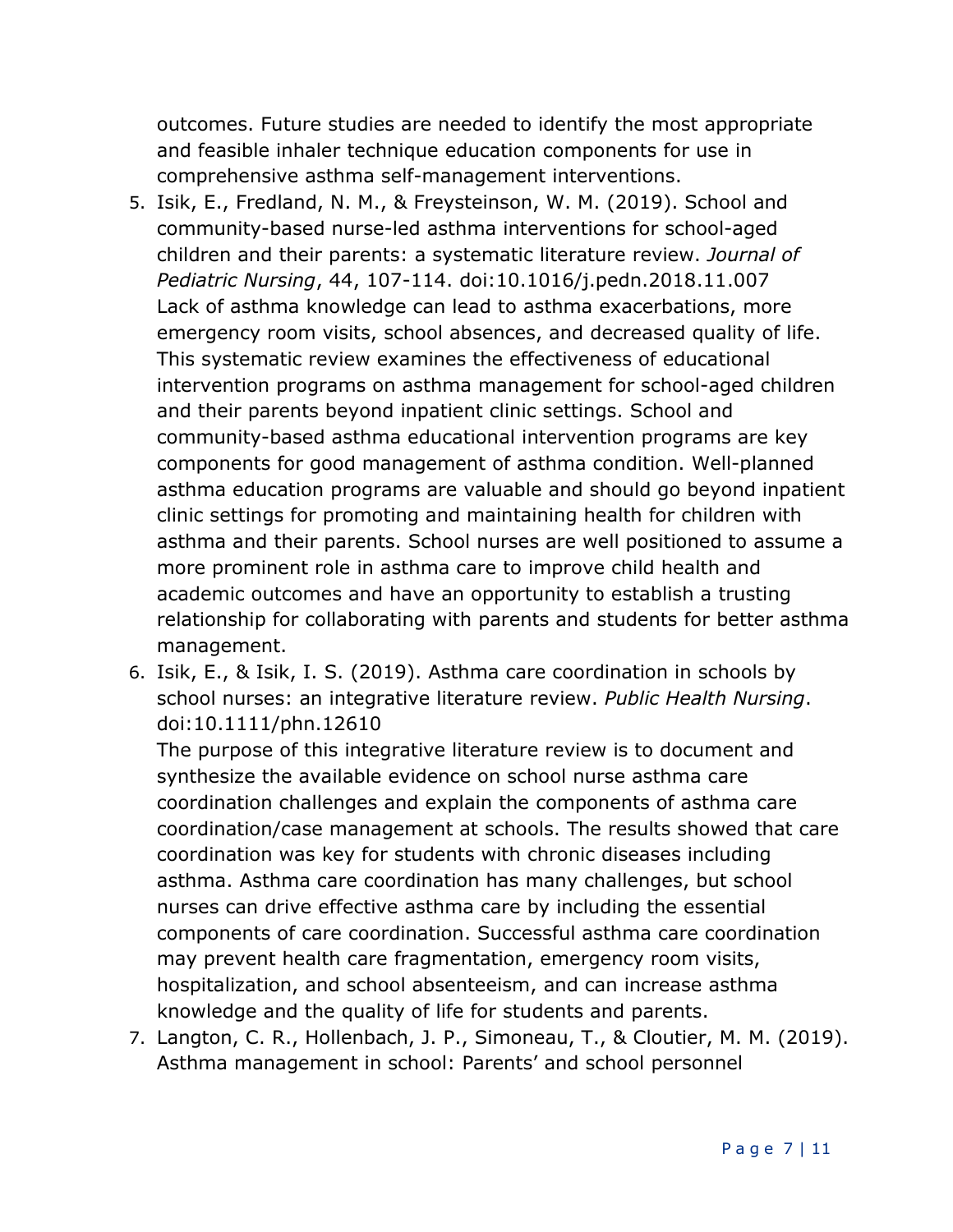perspectives. *Journal of Asthma*, 1-11. doi:10.1080/02770903.2019.1568455

This study sought to understand school-based asthma care from the perspective of parents and school personnel to improve asthma care at school. In this convenience sample of parents and school personnel, parents reported overall satisfaction regarding the asthma care their children receive at school, yet a number of gaps pertaining to schoolbased asthma care were identified. Increased asthma training and enhanced communication among school personnel is needed to address these gaps.

- 8. Mccabe, E. M., Mcdonald, C., Connolly, C., & Lipman, T. H. (2018). A review of school nurses' self-efficacy in asthma care. *The Journal of School Nursing*, 35(1), 15-26. doi:10.1177/1059840518808886 Despite the effect of education and training, gaps remain in understanding school nurses' self-efficacy (SE) in asthma care. The purpose of this integrative literature review is to gain a greater understanding of school nurses' SE in asthma care. Themes and topics in the current school nursing literature regarding SE in asthma care include the value of continuing education, educational interventions, and the use of resources in clinical practice such as the asthma action plan. This review indicates the importance of developing a greater understanding of the unique features of school nursing, the necessary resources, and the external factors that influence practice.
- 9. Nadeau, E. H., & Toronto, C. E. (2015). Barriers to asthma management for school nurses. *The Journal of School Nursing*, 32(2), 86-98. doi:10.1177/1059840515621607

The purpose of this integrative review is to examine barriers to asthma management for school nurses in the school setting. Findings revealed multiple barriers school nurses encounter in managing asthma. Six themes emerged that included lack of resources and support, insufficient time, communication challenges, limited knowledge, and lack of awareness of school nurses' expertise. Students, parents, primary care physicians, school administration, staff, and school nurses themselves all play a role in constructing barriers to asthma management. There is a need for school nurses and school nurse leaders to focus efforts to develop strategies to overcome barriers to ensure evidence-based, best practice management of asthma in the school setting.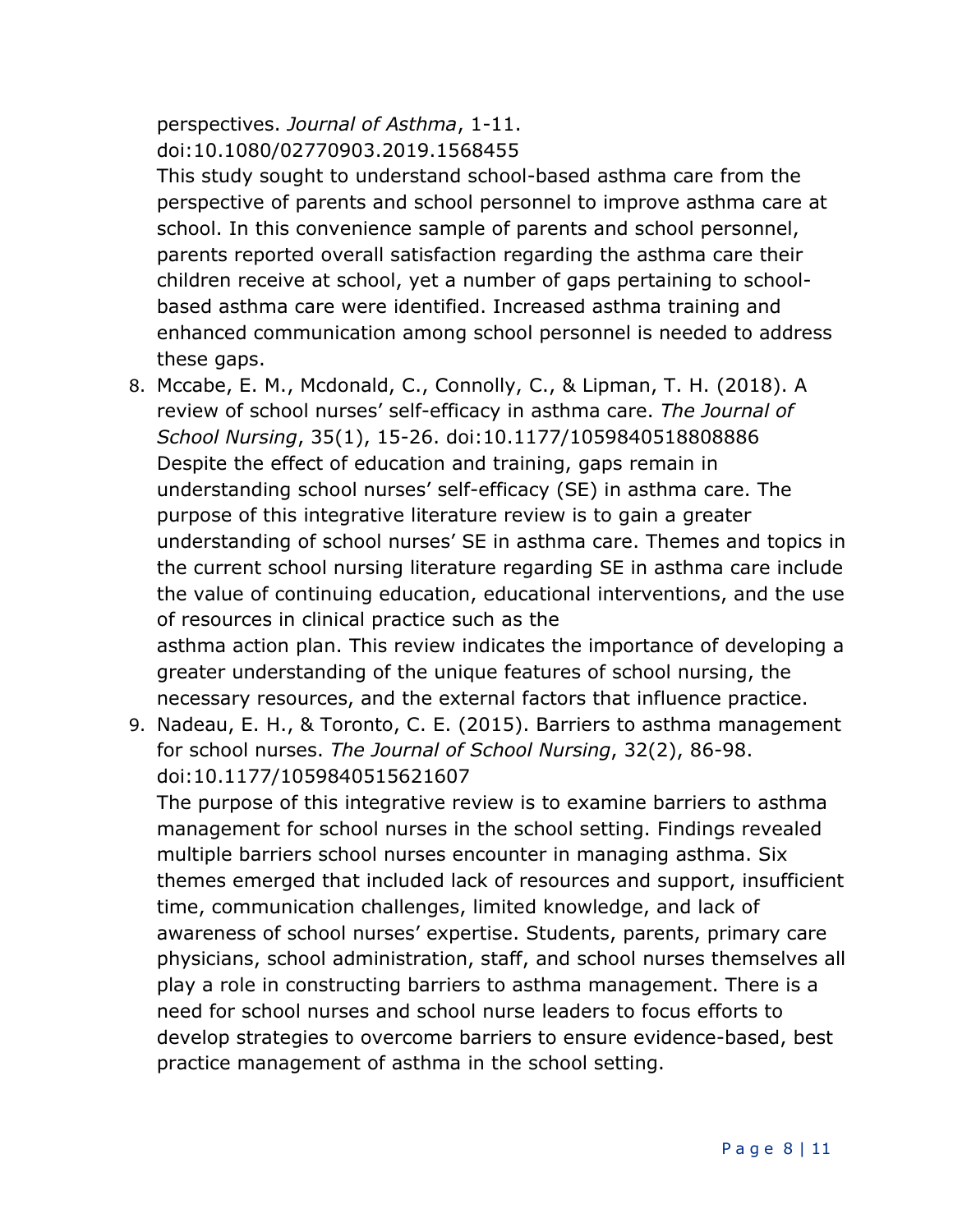10. Pappalardo, A. A., Paulson, A., Bruscato, R., Thomas, L., Minier, M., & Martin, M. A. (2018). Chicago public school nurses examine barriers to school asthma care coordination. *Public Health Nursing*, 36(1), 36-44. doi:10.1111/phn.12574

Well documented asthma disparities in Chicago pose a continual challenge for the Chicago Public Schools (CPS). Coordinated Healthcare for Complex Kids (CHECK) is a health care demonstration project funded by a Centers for Medicare and Medicaid Services Health Care Innovation Award. A collaborative partnership was formed between CHECK and CPS. With CHECK support, CPS administered

a survey to 160 nurses to understand the asthma problems nurses perceived and interest in intervention. The greatest barriers for CPS nurses with asthma management are time and communication.

- 11. Raun, L. H., Campos, L. A., Stevenson, E., Ensor, K. B., Johnson, G., & Persse, D. (2017). Analyzing who, when, and where: data for better targeting of resources for school-based asthma interventions. *Journal of School Health*, 87(4), 253-261. doi:10.1111/josh.12494 Rates of uncontrolled asthma vary by demographics, space, and time. This article uses data on ambulance-treated asthma attacks in children to analyze these variations so that school districts can improve their asthma management interventions. Spatial and temporal analysis of ambulance data can be valuable tools for schools to focus policy and program interventions for the students in need of improved asthma management.
- 12. Salazar, G., Tarwala, G., & Reznik, M. (2018). School-based supervised therapy programs to improve asthma outcomes: current perspectives. *Journal of Asthma and Allergy*, Volume 11, 205-215. doi:10.2147/jaa.s147524

Daily administration of preventive asthma medications improves asthma control. However, poor medication adherence is one of the barriers in achieving improved asthma outcomes. School-based supervised asthma therapy programs have been implemented to address this barrier. The objective was to conduct a review of the literature on school-based supervised asthma therapy interventions and the effect on outcomes in children with persistent asthma.

13. Trivedi, M., Patel, J., Lessard, D., Kremer, T., Byatt, N., Phipatanakul, W., Pbert, L., & Goldberg, R. (2017). School nurse asthma program reduces healthcare utilization in children with persistent asthma. *Journal of Asthma*, 55(10), 1131-1137. doi:10.1080/02770903.2017.1396473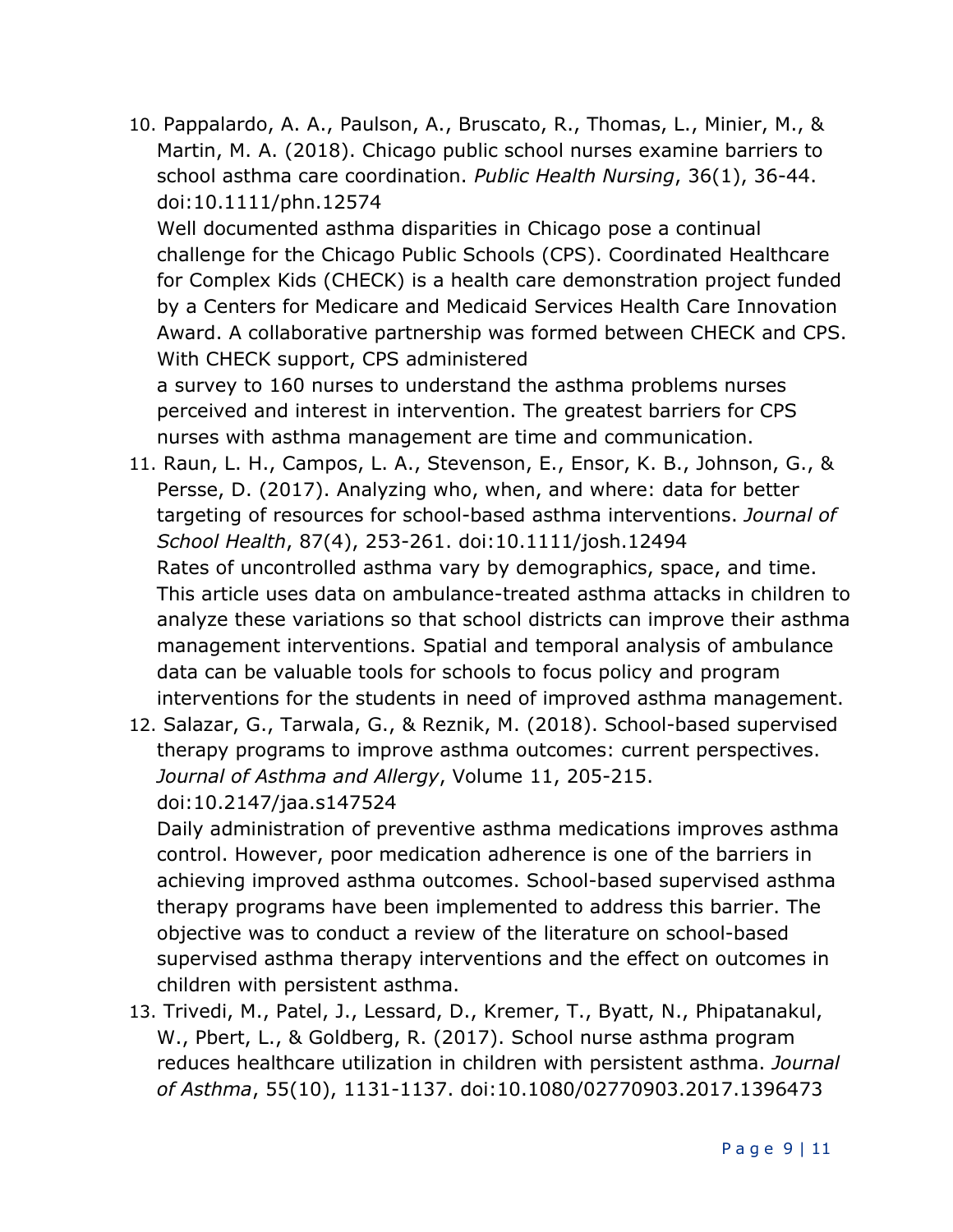This study examined the impact of a novel, school nurse-supervised asthma therapy program on healthcare utilization. The authors demonstrate a significant reduction in healthcare utilization for children enrolled in this unique school nurse-supervised asthma program, which utilizes a clinical-school partnership to deliver preventative asthma medication to school-aged children under sustainable conditions.

### **Resources**

General Information

- American Lung Association
	- o [Asthma Basics](https://www.lung.org/lung-health-and-diseases/lung-disease-lookup/asthma/asthma-education-advocacy/asthma-basics.html)
	- o [Asthma Checklist for School Nurses](https://www.lung.org/getmedia/d862ffa9-92f3-4623-99bd-5ac0f9829875/asthma-checklist-for-school-nurses.pdf.pdf)
	- o [Asthma Initiatives: Asthma in Schools](https://www.lung.org/lung-health-and-diseases/lung-disease-lookup/asthma/asthma-education-advocacy/asthma-basics.html)
	- o [Asthma Policy for Schools](https://www.lung.org/lung-health-and-diseases/lung-disease-lookup/asthma/asthma-education-advocacy/national-asthma-public-policy-agenda/asthma-policy-for-schools.html)
	- o [Managing Asthma](https://www.lung.org/lung-health-and-diseases/lung-disease-lookup/asthma/living-with-asthma/managing-asthma/)
- American Thoracic Society
	- o [Asthma Center](http://www.thoracic.org/professionals/clinical-resources/asthma-center/)
	- o [Asthma Today](https://www.thoracic.org/patients/patient-resources/)
- $\triangleright$  Asthma & Allergy Foundation of America
	- o [Asthma Action Plan](https://www.aafa.org/asthma-treatment-action-plan/)
	- o [Managing Asthma in Schools](https://www.aafa.org/managing-asthma-in-school/)
- **▶ Asthma & Allergy Network** 
	- o [Healthcare Professionals](https://www.allergyasthmanetwork.org/professionals/)
- > BlueCross BlueShield of Texas
	- o [Taking on Asthma: For Schools](https://www.bcbstx.com/company-info/community-involvement/taking-on-asthma#For-Schools)
- **► Centers for Disease Control and Prevention** 
	- o [Asthma in Schools](https://www.cdc.gov/healthyschools/asthma/index.htm)
	- o [National Asthma Control Program](https://www.cdc.gov/asthma/nacp.htm)
	- o [School and Childcare Providers](https://www.cdc.gov/asthma/schools.html)
	- o [Asthma: Texas](https://www.cdc.gov/asthma/contacts/tx.htm)
- ▶ National Association of School Nurses
	- o [Evidence-Based Clinical Guidelines: Asthma](https://journals.sagepub.com/doi/abs/10.1177/1942602X14545227?journalCode=nasb)
	- o [Position Statement: Chronic Health Conditions \(Students with\):](https://www.nasn.org/nasn/advocacy/professional-practice-documents/position-statements/ps-chronic-health)  [The Role of School Nurses](https://www.nasn.org/nasn/advocacy/professional-practice-documents/position-statements/ps-chronic-health)
- $\triangleright$  National Heart, Lung, and Blood Institute
	- o [Asthma](https://www.nhlbi.nih.gov/health-topics/asthma)
- Texas Department of State Health Services Health Promotion and Chronic Disease Prevention